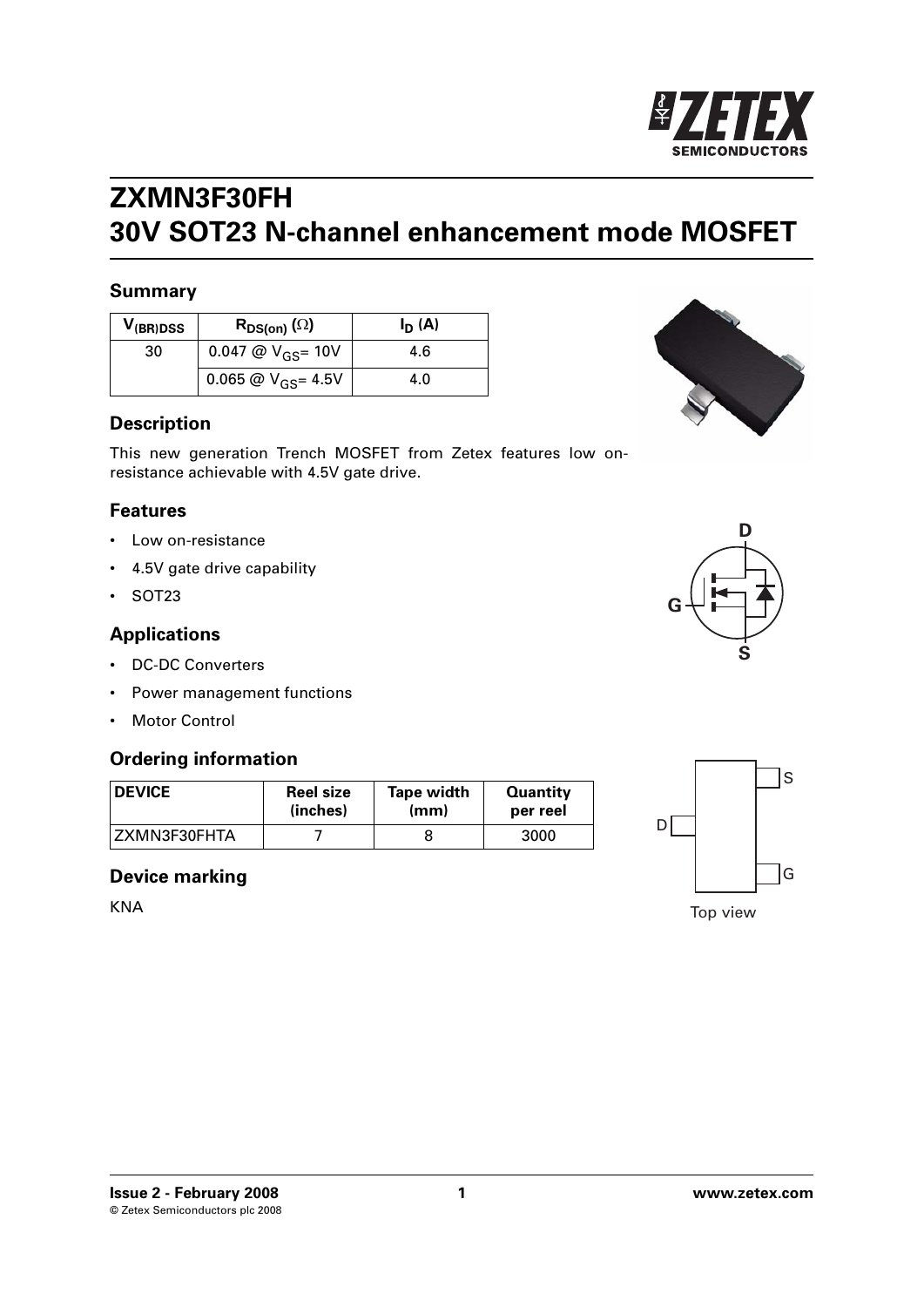## **Absolute maximum ratings**

| <b>Parameter</b>                                                             | Symbol                   | Limit      | Unit      |
|------------------------------------------------------------------------------|--------------------------|------------|-----------|
| Drain source voltage                                                         | V <sub>DSS</sub>         | 30         | $\vee$    |
| Gate source voltage                                                          | $V_{GS}$                 | ±20        | $\vee$    |
| Continous Drain Current @ $V_{GS}$ =4.5; T <sub>A</sub> =25°C <sup>(b)</sup> | Iр                       | 4.6        | A         |
| @ $V_{GS} = 4.5; T_A = 70°C(b)}$                                             |                          | 3.7        | A         |
| @ $V_{GS} = 4.5$ ; T <sub>A</sub> =25°C <sup>(a)</sup>                       |                          | 3.8        | A         |
| Pulsed drain current <sup>(c)</sup>                                          | <b>PDM</b>               | 21         | A         |
| Continuous source current (body diode)(b)                                    | Ιs                       | 2.2        | A         |
| Pulsed source current (body diode)(c)                                        | <sup>I</sup> SM          | 21         | A         |
| Power dissipation at $T_A = 25^{\circ}C^{(a)}$                               | $P_D$                    | 0.95       | W         |
| Linear derating factor                                                       |                          | 7.6        | mW/°C     |
| Power dissipation at $T_A = 25^{\circ}C^{(b)}$                               | $P_D$                    | 1.4        | W         |
| Linear derating factor                                                       |                          | 11.2       | mW/°C     |
| Operating and storage temperature range                                      | $T_i$ , $T_{\text{stg}}$ | -55 to 150 | $\circ$ C |

### **Thermal resistance**

| <b>Parameter</b>                   | Symbol                 | Limit | Unit          |
|------------------------------------|------------------------|-------|---------------|
| Junction to ambient <sup>(a)</sup> | $R_{\Theta}$ JA        | 131   | $\degree$ C/W |
| Junction to ambient <sup>(b)</sup> | $R_{\Theta JA}$        | 89    | °C/W          |
| Junction to lead <sup>(d)</sup>    | $R_{\Theta \text{JL}}$ | 68    | $\degree$ C/W |

### **NOTES:**

(a) For a device surface mounted on 25mm x 25mm FR4 PCB with high coverage of single sided 1oz copper, in still air conditions.

<span id="page-1-0"></span>(b) For a device surface mounted on FR4 PCB measured at  $t \leq 5$  sec.

<span id="page-1-1"></span>(c) Repetitive rating - 25mm x 25mm FR4 PCB, D=0.02, pulse width 300μs - pulse width limited by maximum junction temperature.

<span id="page-1-2"></span>(d) Thermal resistance from junction to solder-point (at the end of the drain lead).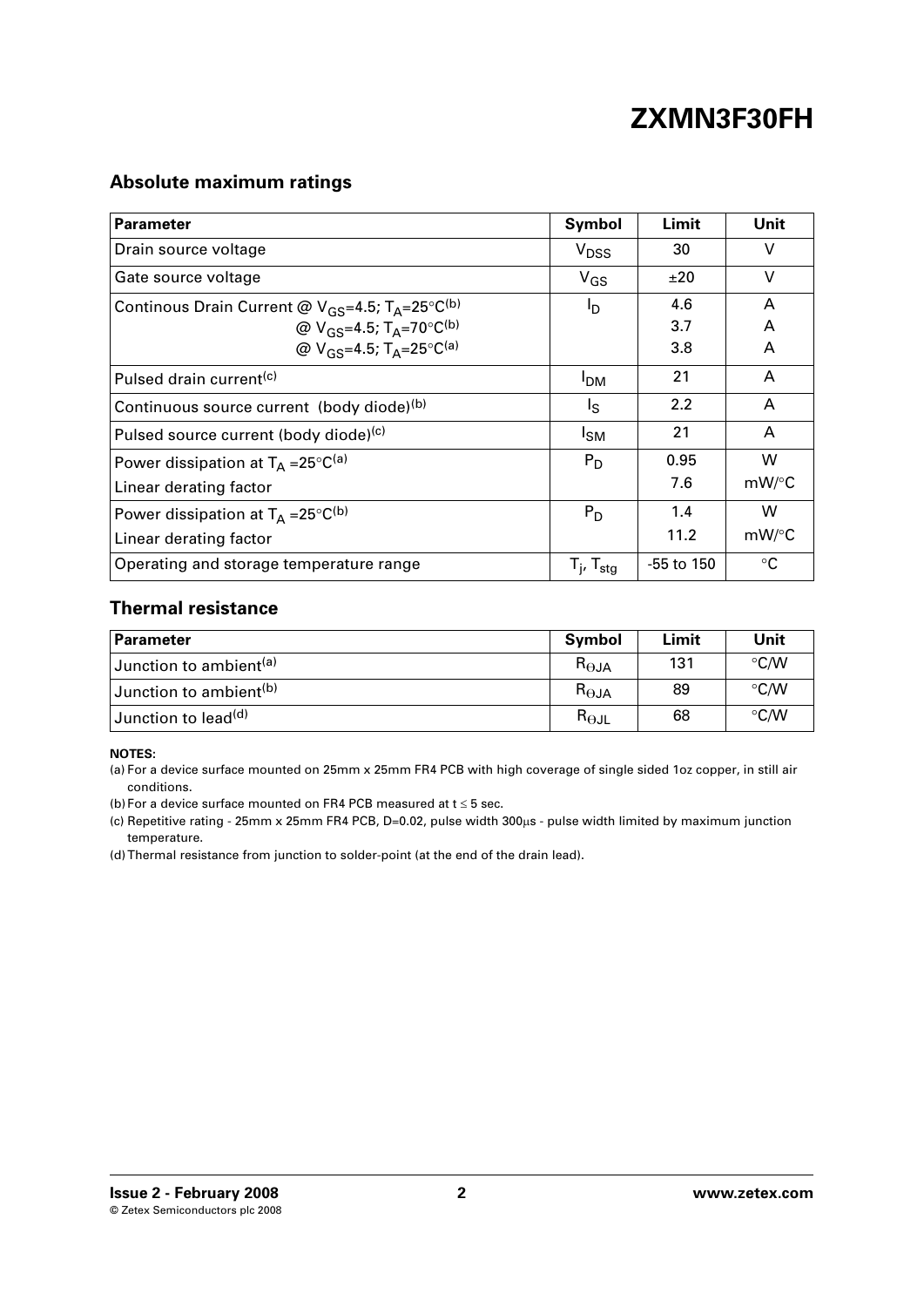## **Thermal characteristics**

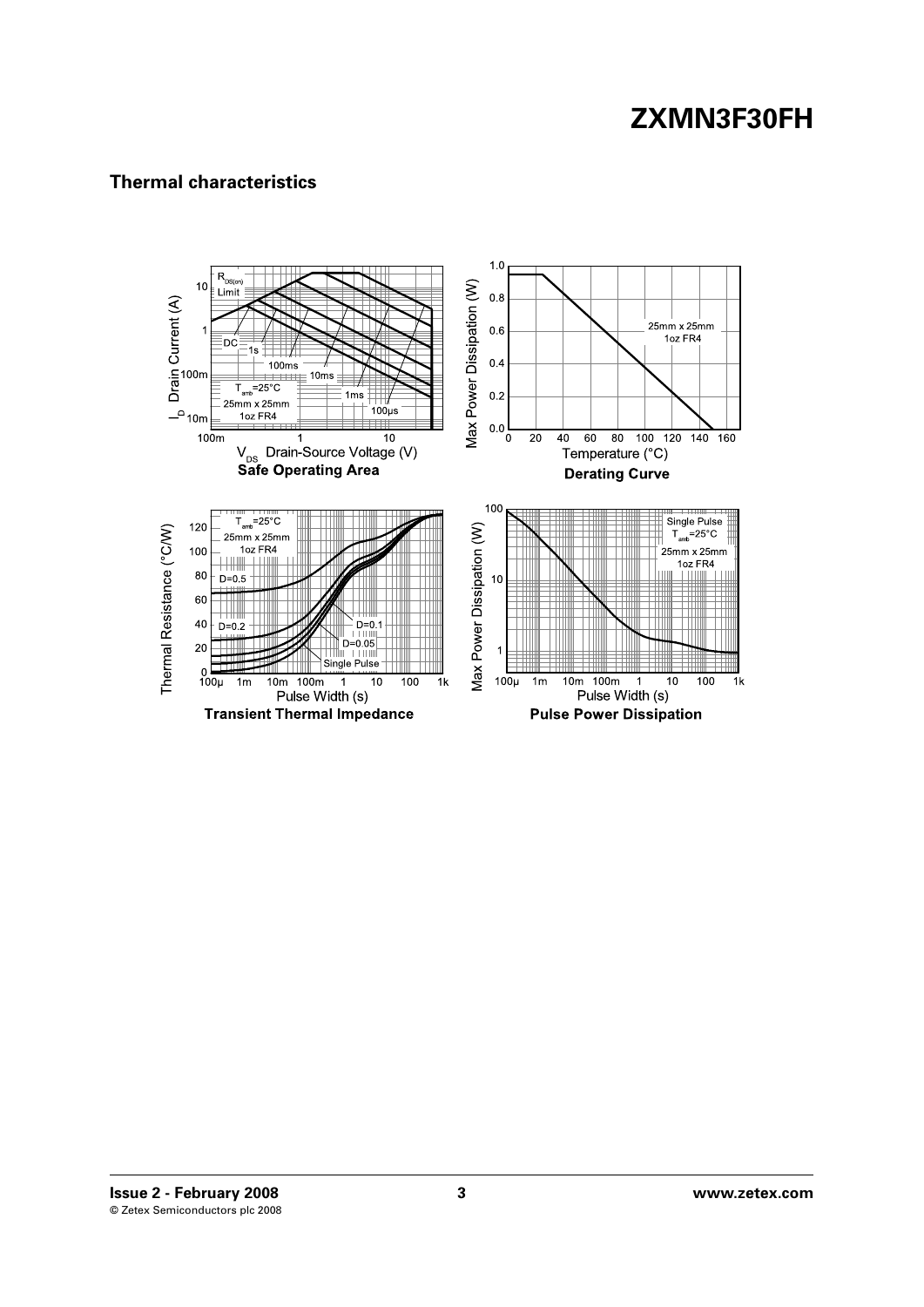| Parameter                                                        | Symbol                      | Min. | Typ. | Max.           | Unit    | <b>Conditions</b>                                                 |  |
|------------------------------------------------------------------|-----------------------------|------|------|----------------|---------|-------------------------------------------------------------------|--|
| <b>Static</b>                                                    |                             |      |      |                |         |                                                                   |  |
| Drain-Source breakdown<br>Voltage                                | $V_{(BR)DSS}$               | 30   |      |                | V       | $I_{D} = 250 \mu A$ , $V_{GS} = 0V$                               |  |
| Zero gate voltage drain<br>current                               | $I_{DSS}$                   |      |      | 0.5            | $\mu$ A | $V_{DS}$ = 30V, $V_{GS}$ = 0V                                     |  |
| Gate-body leakage                                                | <sup>I</sup> GSS            |      |      | 100            | nA      | $V$ <sub>GS</sub> = $\pm$ 20V, V <sub>DS</sub> =0V                |  |
| Gate-Source threshold<br>voltage                                 | $V_{GS(th)}$                | 1.0  |      | 3.0            | V       | $ID$ = 250µA, $VDS$ = $VGS$                                       |  |
| <b>Static Drain-Source</b><br>on-state resistance <sup>(*)</sup> | $R_{DS(on)}$                |      |      | 0.047<br>0.065 | Ω<br>Ω  | $V_{GS}$ = 10V, $I_{D}$ = 3.2A<br>$V_{GS}$ = 4.5V, $I_{D}$ = 2.8A |  |
| Forward<br>transconductance <sup>(*)(†)</sup>                    | $g_{fs}$                    |      | 5.2  |                | S       | $V_{DS}$ = 15V, $I_{D}$ = 2.5A                                    |  |
| Dynamic <sup>(†)</sup>                                           |                             |      |      |                |         |                                                                   |  |
| Input capacitance                                                | $C_{iss}$                   |      | 318  |                | pF      |                                                                   |  |
| Output capacitance                                               | $C_{\rm{oss}}$              |      | 75   |                | pF      | $V_{DS}$ = 15V, $V_{GS}$ = 0V<br>$f=1MHz$                         |  |
| Reverse transfer<br>capacitance                                  | $\mathsf{C}_{\mathsf{rss}}$ |      | 45   |                | pF      |                                                                   |  |
| Switching( <sup>†)(‡)</sup>                                      |                             |      |      |                |         |                                                                   |  |
| Turn-on-delay time                                               | $t_{d(on)}$                 |      | 1.6  |                | ns      |                                                                   |  |
| Rise time                                                        | $t_{r}$                     |      | 2.6  |                | ns      | $V_{DD}$ = 15V, $V_{GS}$ = 10V<br>$ID = 1A$                       |  |
| Turn-off delay time                                              | $t_{d(off)}$                |      | 17   |                | ns      | $R_G \approx 6.0\Omega$                                           |  |
| <b>Fall time</b>                                                 | $t_f$                       |      | 9.3  |                | ns      |                                                                   |  |
| Total gatecharge                                                 | $Q_{q}$                     |      | 7.7  |                | nC      | $V_{DS}$ = 15V, $V_{GS}$ = 10V                                    |  |
| Gate-Source charge                                               | $Q_{gs}$                    |      | 1    |                | nC      | $I_{D} = 2.5A$                                                    |  |
| Gate-Drain charge                                                | $Q_{gd}$                    |      | 1.8  |                | nС      |                                                                   |  |
| Source-drain diode                                               |                             |      |      |                |         |                                                                   |  |
| Diode forward voltage $(*)$                                      | $\rm V_{SD}$                |      | 0.73 | 1.2            | V       | $I_S = 1.25A, V_{GS} = 0V$                                        |  |
| Reverse recovery time <sup>(†)</sup>                             | $t_{rr}$                    |      | 12   |                | ns      | $T_i = 25^{\circ}C$ , $I_F = 1.6A$                                |  |
| Reverse recovery charge <sup>(†)</sup>                           | $Q_{rr}$                    |      | 4.8  |                | пC      | $di/dt = 100A/\mu s$                                              |  |

## **Electrical characteristics (at Tamb = 25°C unless otherwise stated)**

### **NOTES:**

<span id="page-3-0"></span>(\*) Measured under pulsed conditions. Pulse width ≤ 300μs; duty cycle ≤2%.

<span id="page-3-1"></span>(†) For design aid only, not subject to production testing.

(‡) Switching characteristics are independent of operating junction temperature.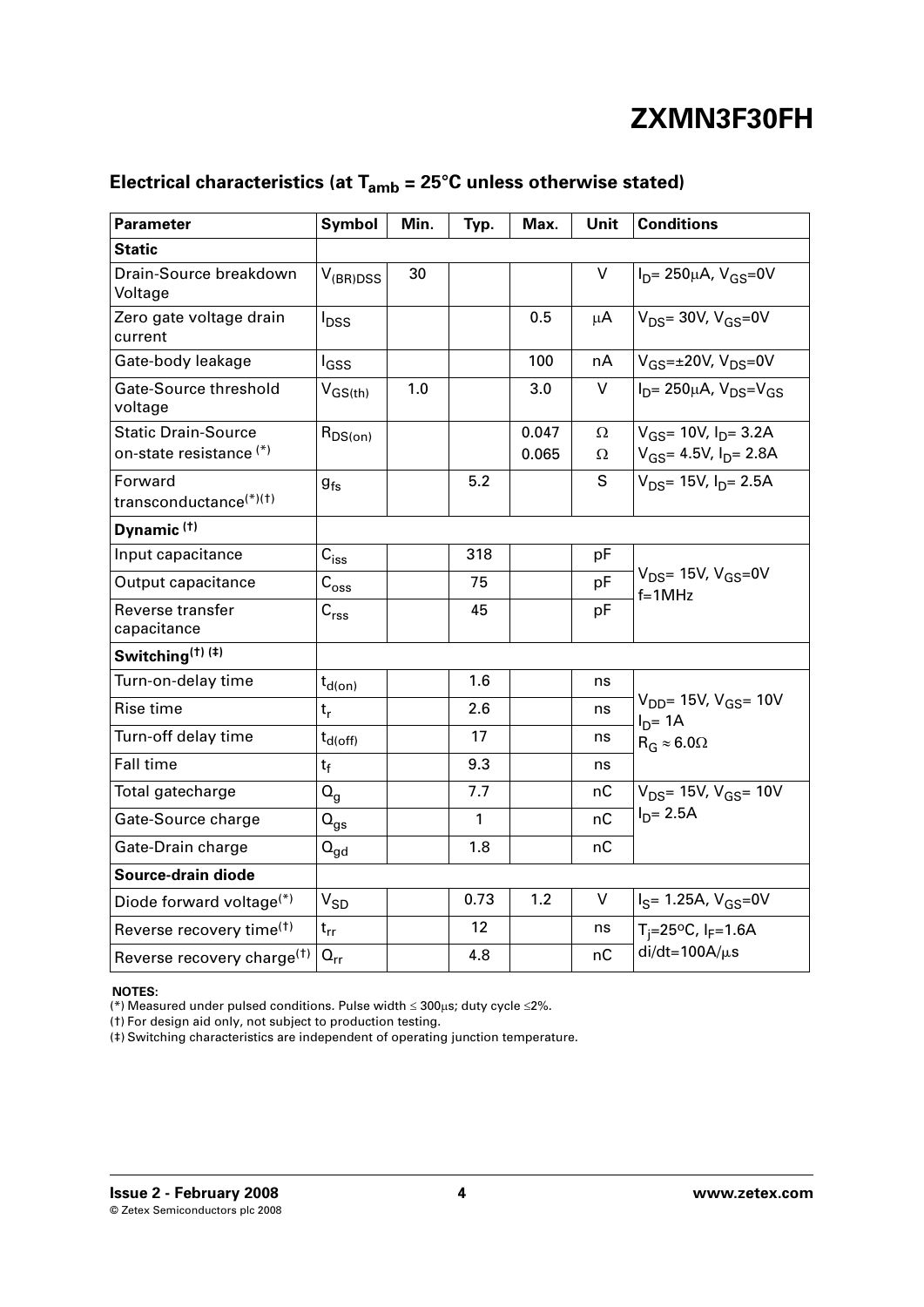## **Typical characteristics**

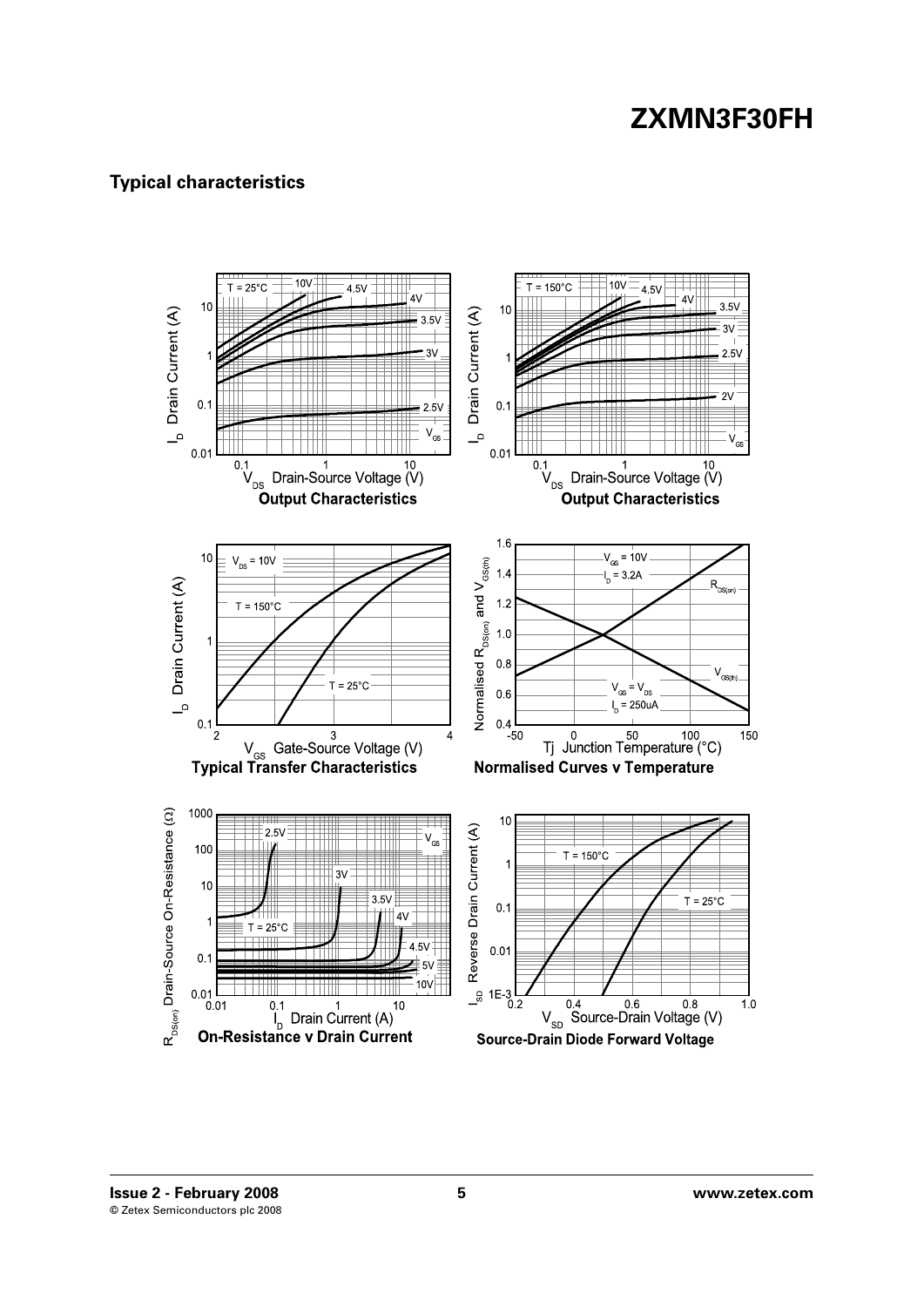## **Typical characteristics**



**Test circuits**



Basic gate charge waveform



**Switching time waveforms** 



Gate charge test circuit



Switching time test circuit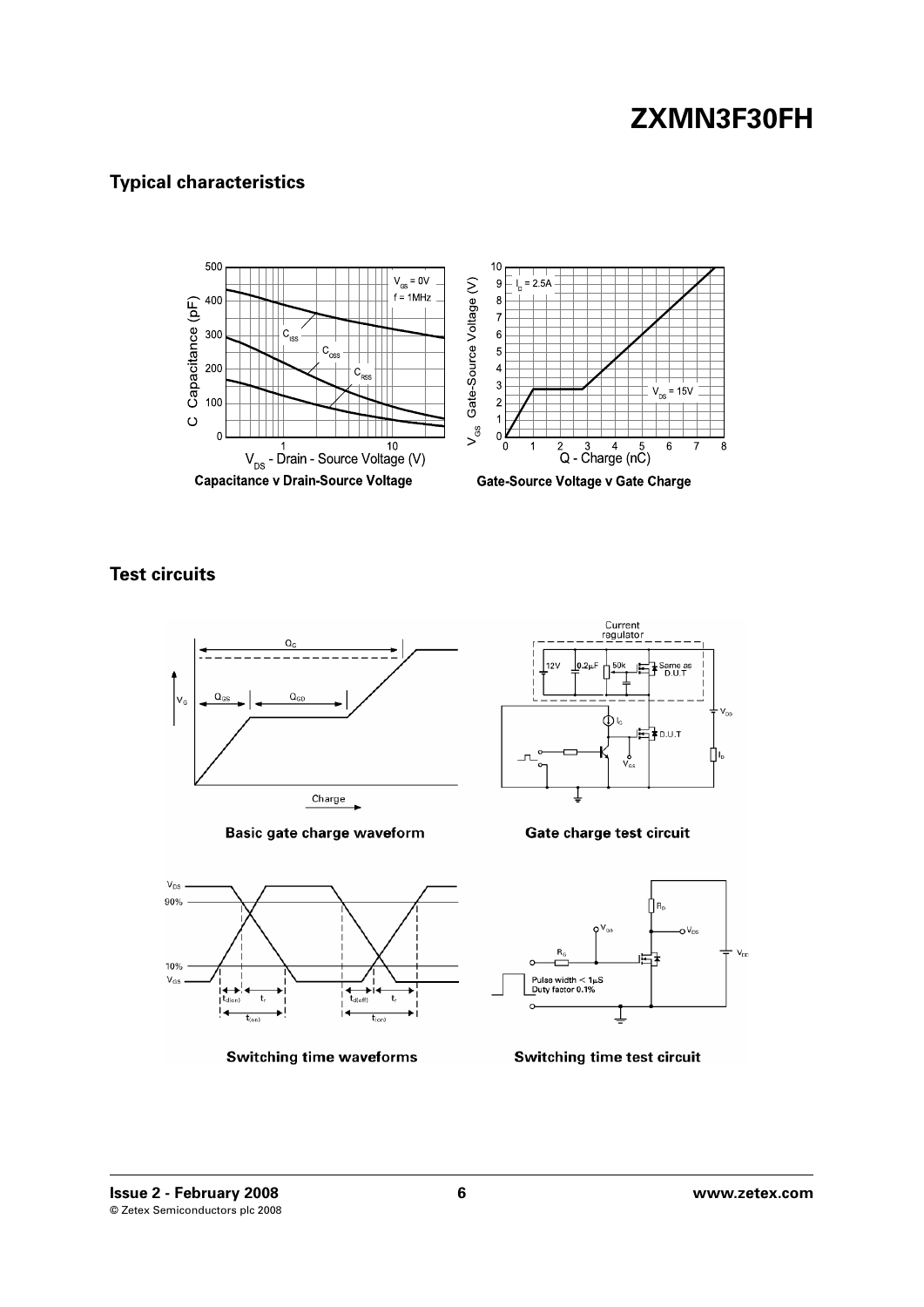## **Package outline - SOT23**



| Dim.           |                          | <b>Millimeters</b> |                          | <b>Inches</b> | Dim.           | <b>Millimeters</b>       |          | <b>Inches</b>            |           |
|----------------|--------------------------|--------------------|--------------------------|---------------|----------------|--------------------------|----------|--------------------------|-----------|
|                | Min.                     | Max.               | Min.                     | Max.          |                | Min.                     | Max.     | Min.                     | Max.      |
| A              | $\overline{\phantom{a}}$ | 1.12               | $\overline{\phantom{a}}$ | 0.044         | e1             |                          | 1.90 NOM |                          | 0.075 NOM |
| A <sub>1</sub> | 0.01                     | 0.10               | 0.0004                   | 0.004         | E              | 2.10                     | 2.64     | 0.083                    | 0.104     |
| b              | 0.30                     | 0.50               | 0.012                    | 0.020         | E <sub>1</sub> | 1.20                     | 1.40     | 0.047                    | 0.055     |
| C              | 0.085                    | 0.20               | 0.003                    | 0.008         |                | 0.25                     | 0.60     | 0.0098                   | 0.0236    |
| D              | 2.80                     | 3.04               | 0.110                    | 0.120         | L1             | 0.45                     | 0.62     | 0.018                    | 0.024     |
| e              |                          | 0.95 NOM           |                          | 0.037 NOM     |                | $\overline{\phantom{a}}$ |          | $\overline{\phantom{0}}$ |           |

**Note:** Controlling dimensions are in millimeters. Approximate dimensions are provided in inches